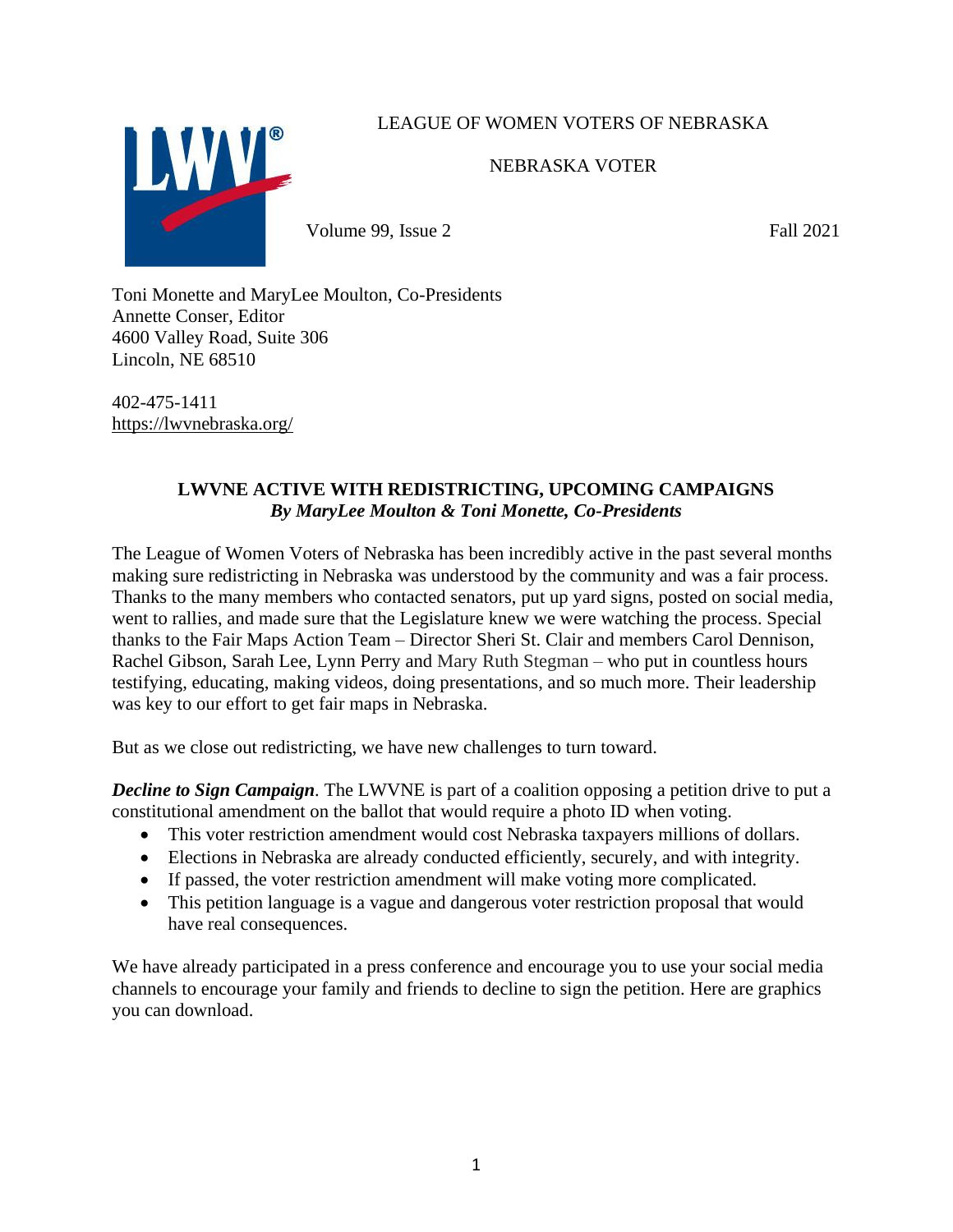

*Minimum Wage Campaign.* The LWVNE is part of a coalition to raise the minimum wage in Nebraska. The petition drive for the ballot initiative just started. How can you help?

- October 23, 2021, Raise the Wage Day of Action The Nebraska Civic Engagement Table is excited to kick off a Day of Action in Pawnee County, NE. They hope to meet their goal of collecting 130 signatures for the county. Come to the Pawnee City Public Library's conference room (735  $8<sup>th</sup>$  St.) at 9 a.m. or sign up to join in at this [link.](https://docs.google.com/forms/d/e/1FAIpQLSdhjf8K01fLLzDsr7W-0kbMcX_dp4Xs8nG_hG43oJGf7hleNA/viewform)
- Collect signatures in your county. Contact Sandy Griffin at sandy@nebraskatable.org

*Get Ready to Take Action during the Nebraska Legislature's Upcoming Session by Joining OutreachCircle.* We have a new tool from LWVUS to help us communicate with you and for you to communicate with friends and family during the upcoming legislative session – OutreachCircle.

- **What is OutreachCircle?** OutreachCircle is a digital organizing platform that easily allows the League to engage its members and larger communities. OutreachCircle will bring you updates on legislation and action to take to support or oppose bills. Through OutreachCircle, you can stay up to date, complete forms and surveys, visit and share links to videos and social media posts, share our League's content with your friends and family, and much more.
- **Why should the League use OutreachCircle?** Even before COVID-19 impacted our communities, the LWV understood the need to update its digital organizing strategy. Our mission is to empower voters, defend democracy, and serve our communities. To truly realize this mission, it is essential that we bring more voices to the conversation. Moreover – as an organization that envisions a democracy where every person has the desire, the right, the knowledge, and the confidence to participate – we must make our League increasingly accessible.

We must ask ourselves as League members: How will newcomers and interested community members connect to and engage with our League? How can we volunteer and support LWV's work despite distance?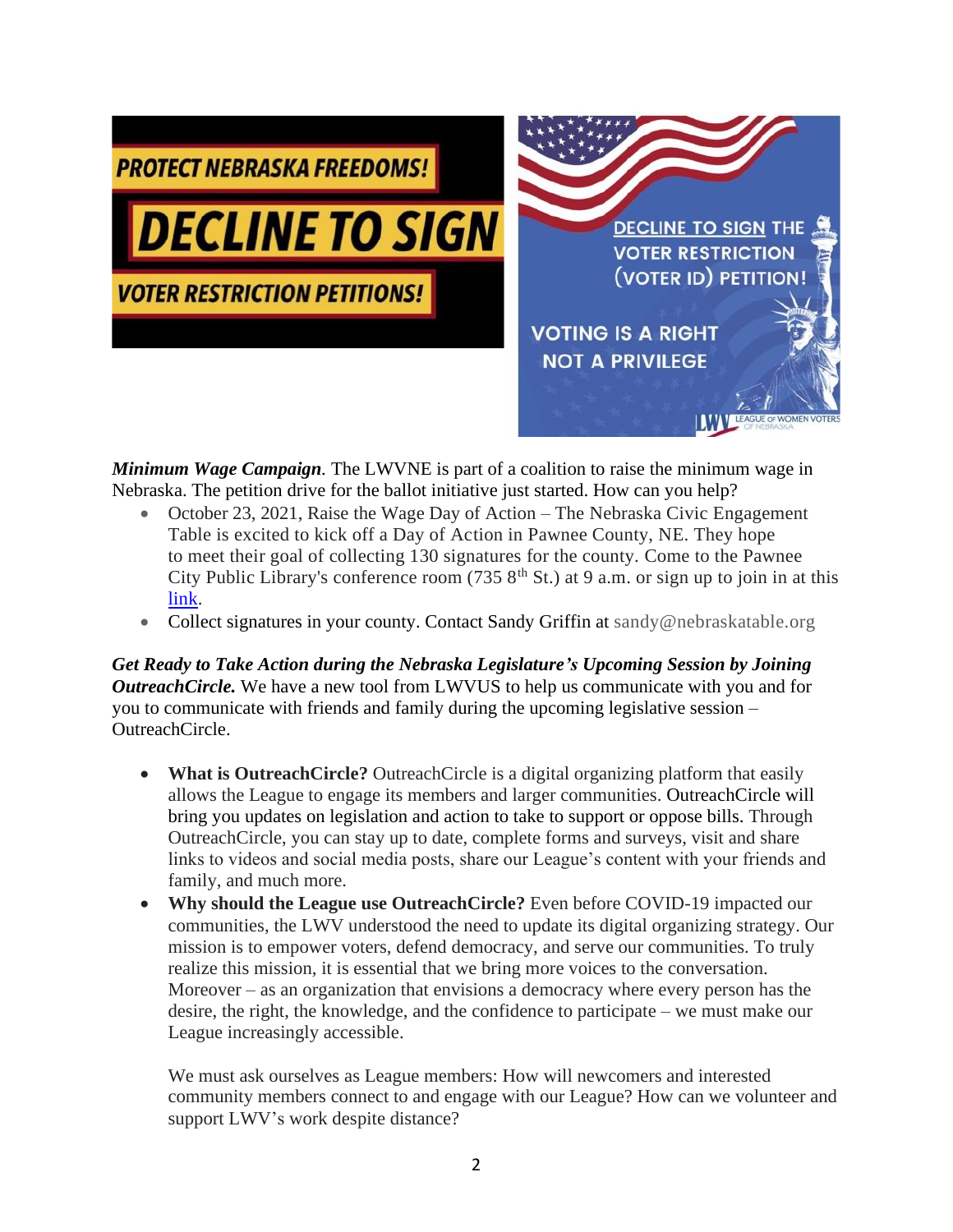Ultimately, we must meet people where they are. In a world that continues to transition into digital spaces – a process accelerated by the pandemic – it is more critical than ever before that we adopt tools like OutreachCircle. In doing so, we can remain informed, engaged, and connected as an LWV community.

• **How can I get started?** You can scan the QR code below on your phone to download.



Or you can download the app on your cell phone (recommended) through your app store or online using your computer. To get started, check out this [OutreachCircle](https://www.lwv.org/league-management/outreachcircle-supporter-kit)  [supporter kit](https://www.lwv.org/league-management/outreachcircle-supporter-kit) and find the League of Women Voters of Nebraska. You can also find other local and state Leagues as well as the LWVUS.

*Finally, the LWVNE has seven Action Teams that cover the Legislature*. To become member of an action team, contact the director:

- *Education Action Team*, Rachel Gibson, [rachel@lwvnebraska.org](mailto:rachel@lwvnebraska.org)
- *Government Action Team*, Amy Forss, [amy@lwvnebraska.org](mailto:amy@lwvnebraska.org)
- *Health Care Action Team*, Phyllis Salyards, [hpsalyard@inebraska.com](mailto:hpsalyard@inebraska.com)
- *Mental & Behavioral Health Action Team*, Aimée Folker & Palistene Gray Moore, [afolker@lwvnebraska.org,](mailto:afolker@lwvnebraska.org) [pgraymoore@lwvnebraska.org](mailto:pgraymoore@lwvnebraska.org)
- *Natural Resources & Energy Action Team*, [Megan York Lyons](mailto:mlyons@lwv-ne.org) & Janelle Stevenson, [mlyons@lwvnebraska.org,](mailto:mlyons@lwvnebraska.org) [jstevenson@lwvnebraska.org](mailto:jstevenson@lwvnebraska.org)
- *Social Policy Action Team*, Carol Dennison & Jill McDermott, [carol@lwvnebraska.org,](mailto:carol@lwvnebraska.org) [jill@lwvnebraska.org](mailto:jill@lwvnebraska.org)
- *Voter Services Action Team,* Walta Sue Dodd & Claudia Stevenson, [walta@lwvnebraska.org,](mailto:walta@lwvnebraska.org) [claudia@lwvnebraska.org](mailto:claudia@lwvnebraska.org)

LWV is an organization fully committed to diversity, equity, and inclusion in principle and in practice. Diversity, equity, and inclusion are central to the organization's current and future success in engaging all individuals, households, communities, and policy makers in creating a more perfect democracy.

There shall be no barriers to full participation in this organization on the basis of gender, gender identity, ethnicity, race, native or indigenous origin, age, generation, sexual orientation, culture, religion, belief system, marital status, parental status, socioeconomic status, language, accent, ability status, mental health, educational level or background, geography, nationality, work style, work experience, job role function, thinking style, personality type, physical appearance, political perspective or affiliation and/or any other characteristic that can be identified as recognizing or illustrating diversity.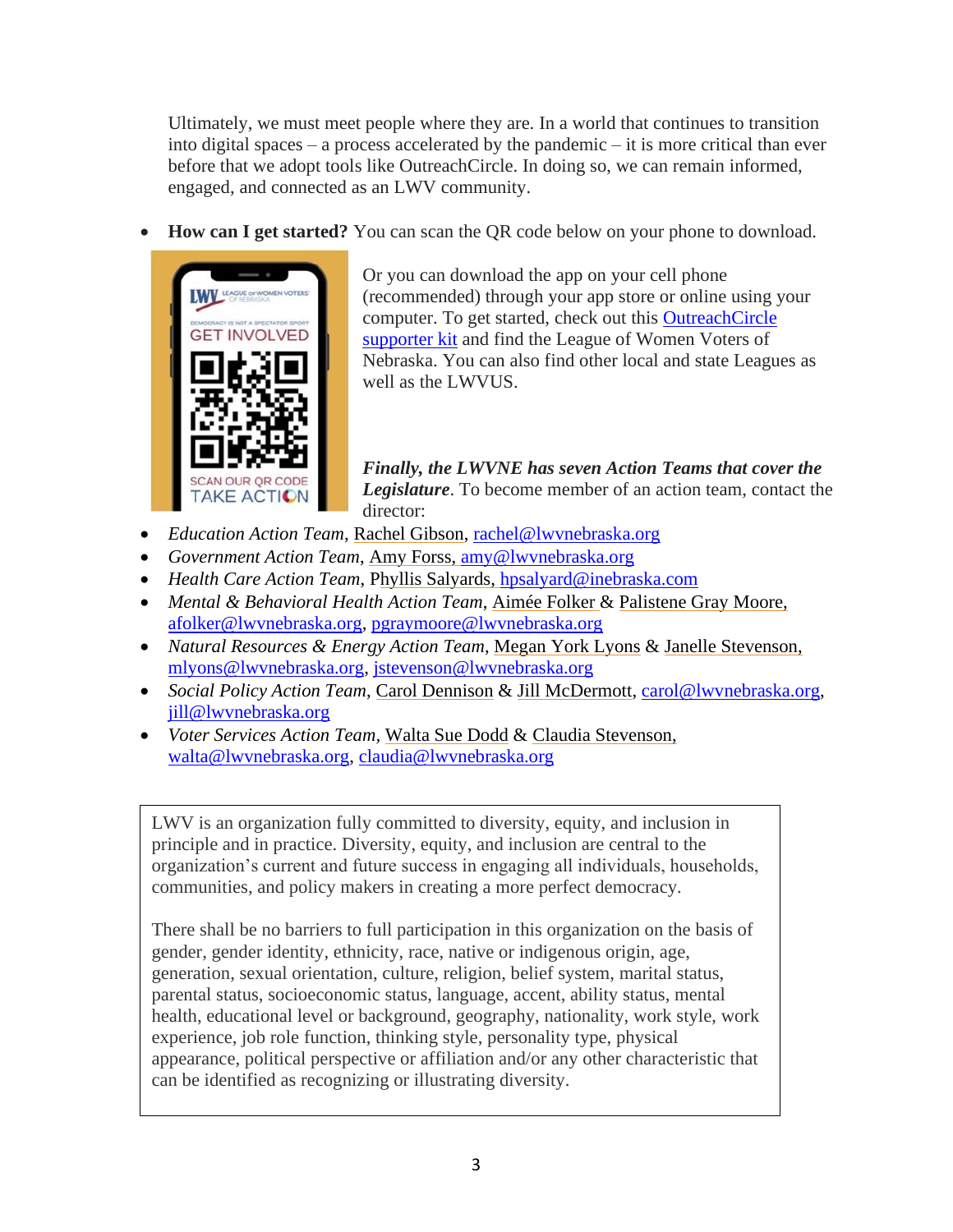

*The LWVNE's Fair Maps Action Team sponsored Redistricting Day of Action rallies in Omaha and Lincoln on September 18, including at this location in a parking lot at the University of Nebraska-Omaha on Dodge Street. Carol Dennison (third from left), a member of the action team, was interviewed by Omaha television stations about the LWVNE's efforts to ensure fair maps in the redistricting process.* 

# **ACTION TEAM EDUCATES, ADOVATES FOR FAIR REDISTRICTING MAPS** *By Sheri St. Clair, Fair Maps Director*

The goal of the Fair Maps Action Team was to assure the creation of fair and accurate maps by the Nebraska Legislature following receipt of the 2020 census data. New maps are required by law for the state Supreme Court, Natural Resource Districts, Board of Regents, state Board of Education, the Nebraska Legislature, and Nebraska's three congressional districts. Efforts were focused on the latter two. We strove to educate citizens and generate action in order to bring about fair redistricting in Nebraska.

We became an active member of a coalition of Nebraska non-profits formed to coordinate activity on redistricting efforts. Partner organizations included Common Cause Nebraska, Nebraska Appleseed, Farmers Union, RepresentUS Omaha, the Nebraska Civic Engagement Table, Nebraskans for Peace, and ACLU Nebraska. The coalition met regularly and submitted news releases and letters to the Legislature's Redistricting Committee urging a fair and transparent process be adopted.

Team members participated in a mapping training exercise conducted by Common Cause Nebraska to learn how to create maps using districtr software. This software was useful for identifying neighborhoods and communities of interest. The team subsequently created statewide maps for both congressional and state legislative districts using software from Dave's Redistricting. These maps were shared with the vice chair of the Redistricting Committee.

An extensive variety of materials were prepared and made available for use. The focus was on presenting to neighborhood organizations, libraries, civic groups, and religious organizations.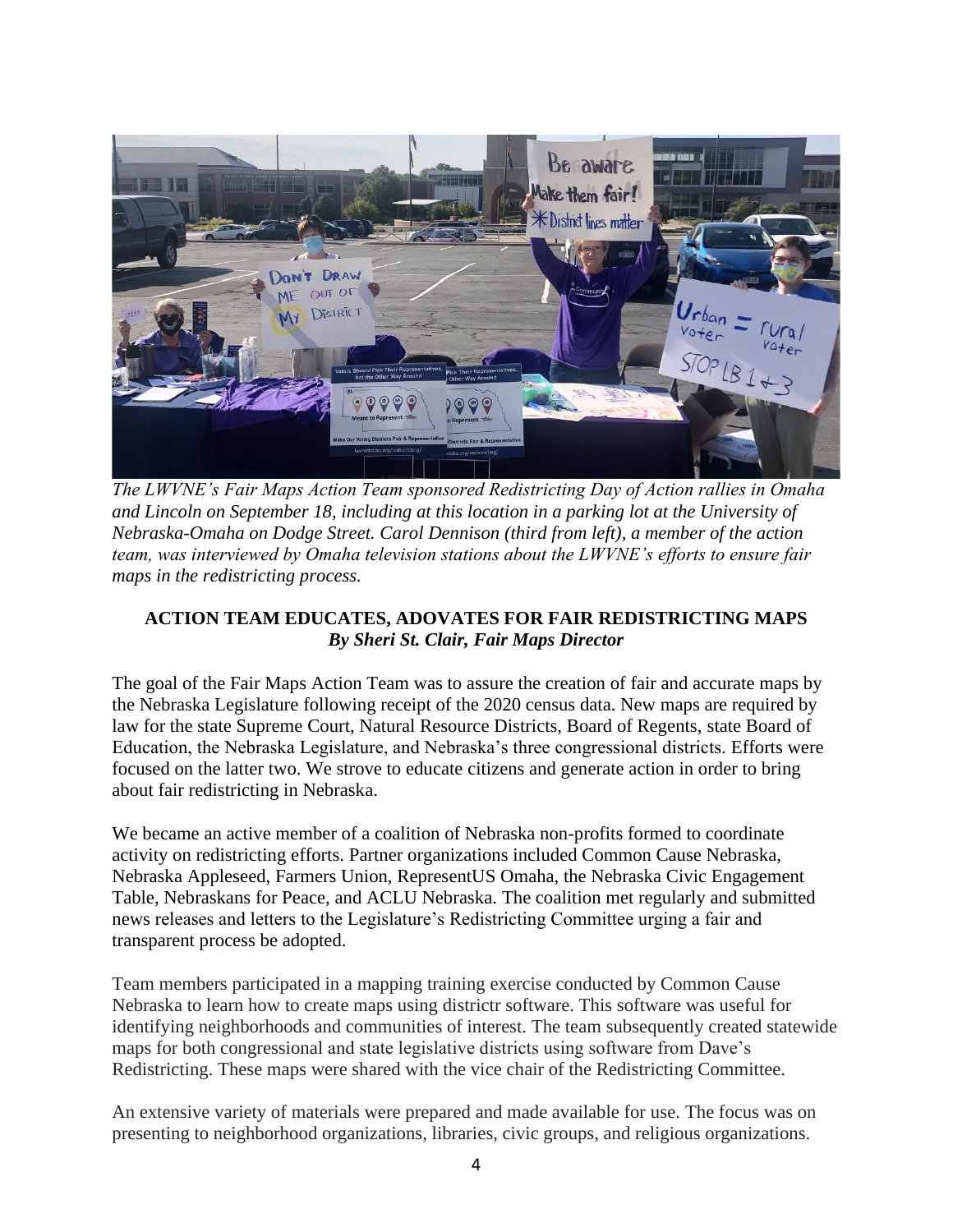The prepared presentation was adapted to the needs of the audience. Materials were both informational (print materials and updates to the redistricting hub on the LWVNE website) and for presentation ("Meant to Represent: Redistricting in Nebraska" in several formats).

The Fair Maps Action Team completed more than 20 presentations between July and September. We also coordinated Redistricting Day of Action rallies in Omaha and Lincoln on September 18 to raise awareness of the long-term consequences of redistricting while the Legislature was in special session to determine the newly created maps based on the 2020 Census data. These rallies were covered by two Omaha and one Lincoln television stations.

The Fair Maps Action Team also sponsored booths or tables at several events such as neighborhood association meetings or farmer's markets. Several hundred individuals were reached through these efforts. In addition, the presentation materials were sent to Omaha Public Schools educators who requested them for use in government classes.

The League's position regarding fair redistricting was shared with the Legislature whenever possible. A position letter was submitted, and oral testimony given, in support of LB 107. Following the failure of LB 107 to advance, LR 134 ("Adopt the proposed guidelines to be used by the Legislature during the 2021 redistricting process") was proposed. Testimony in support of LR 134 was given at the Executive Committee hearing, and the legislative resolution was subsequently adopted. Following the nomination of the nine senators to the Redistricting Committee, the League sent "welcome to the committee" letters to each committee member.

After receipt of census data in August, the Redistricting Committee posted several bills with proposed district maps on the Legislature's website. LBs 1 and 3, introduced by Senator Lou Ann Linehan, chair of the Redistricting Committee, dealt with proposed congressional and state legislative districts, respectively. LBs 2 and 4, introduced by Senator Justin Wayne, vice chair of the committee, also dealt with congressional and legislative districts.

The Redistricting Committee advanced LB 1 and LB 3 to general file for full debate. We submitted letters in opposition of LB 1 and LB 3 and testified at the public hearings held in Lincoln and Omaha. As the Legislature appeared to be reaching a stalemate on the issue of redistricting, League representatives called the office of each of the 49 state senators to urge completion of the redistricting process during the special session.

The maps proposed in LB 1 and LB 3 underwent significant revision with amendments AM 36 (to LB 1) and AM 37 (to LB 3). These bills then advanced for further debate. They have since been approved by the Legislature and signed by the governor. Adopted maps for the state Board of Education, Nebraska's three Congressional districts, state Supreme Court, Legislature, state Board of Regents, and Public Service Commission can be viewed from this [link.](http://news.legislature.ne.gov/red/adopted-plan/)

A few comments regarding the approved maps follow:

• Although the final congressional map does not split Douglas County as initially proposed, portions of the Sarpy County metro area are now in District 1, replaced by rural Saunders County to achieve population balance in District 2.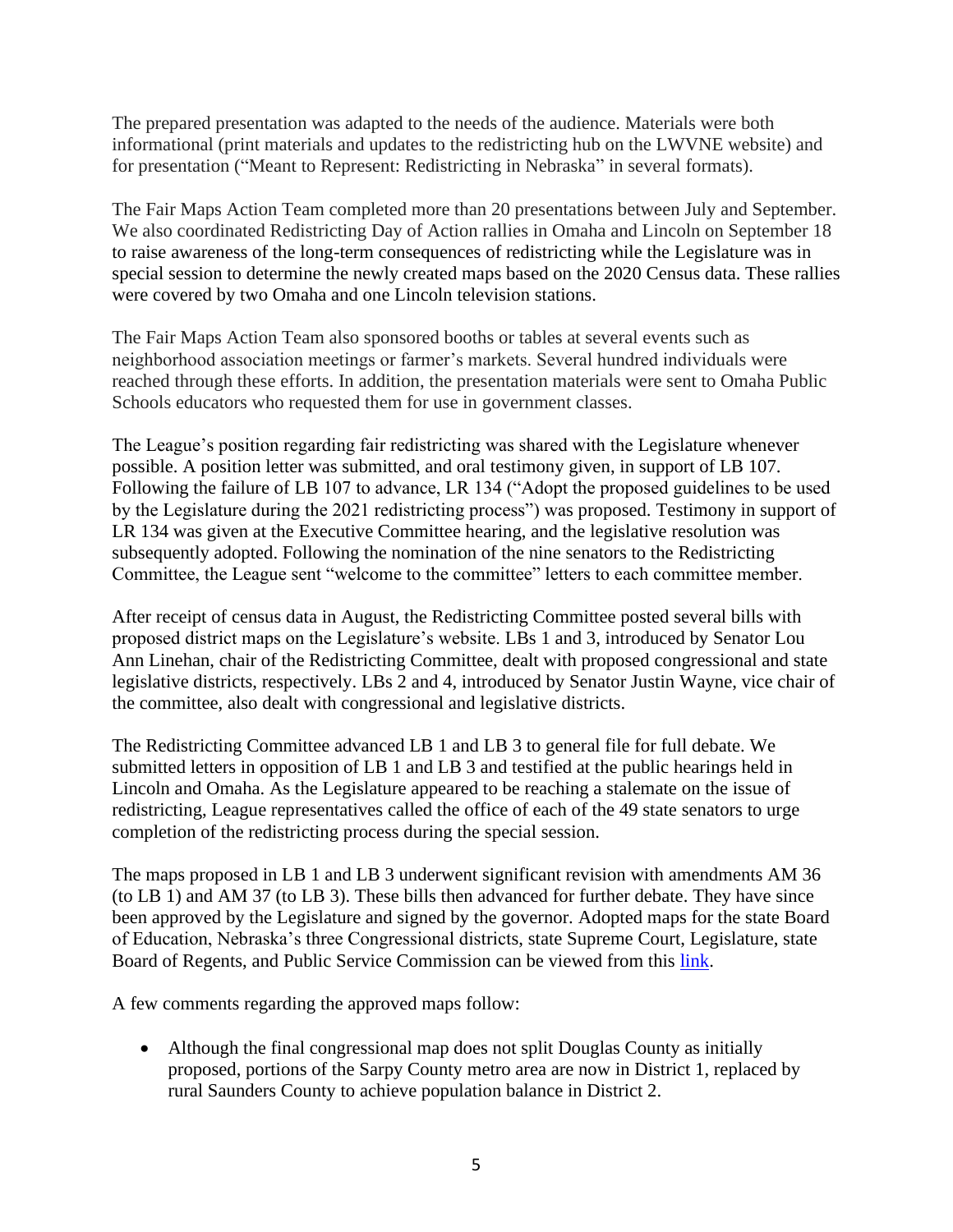- The final legislative map diluted urban and suburban voters in Lancaster County with 5 of the 10 districts significantly shifted. For example, a portion of District 25 that included part of northeast Lincoln moved to District 2, which includes Cass County.
- The redrawing of the Grand Island district corrected some of the wrongs from the previous redistricting process by rejoining the large Latino population that was previously in two districts back into one. The final map also took care to not break tribal lands in the northeast into two different districts. Although what is generally considered "North Omaha" was not manipulated, the areas where there recently has been a population increase in individuals of color were very worked over, potentially diluting the vote in years to come.
- Overall, there was more public engagement with the redistricting process than in previous decades. We agree with the redistricting coalition that this was likely due to greater public awareness of the issue rather than action by the Legislature to encourage engagement.
- There were several aspects of the process that could be improved. Specifically, the Redistricting Committee could have made better use of technology to accommodate all Nebraskans, especially for citizens in western areas of the state who live hours away from the nearest public hearing.
- Partisanship was clearly part of the map drawing process and that shows in the district maps. Legislators openly discussed the election impacts of district lines during floor debate, and there's no doubt partisan concerns were a part of backroom deliberations.
- Process transparency and public engagement could have been better. The committee was slow to announce hearing dates and did not give the public adequate time to review draft maps beforehand.
- More hearings, with greater accessibility, would have improved the process. Hearings could have been held before map drawing began. The committee also scheduled the Omaha hearings on Yom Kippur, an especially troubling error given Omaha's prominent Jewish community.

# **LWVNE URGES NEBRASKANS TO "DECLINE TO SIGN" VOTER ID PETITION** *By Sherry Miller, Vice President for Action Walta Sue Dodd & Claudia Stevenson, Co-Directors of Voter Services*

A petition effort is underway for a constitutional amendment to require Nebraska voters to present a photo ID when voting. It was launched in April 2021 after legislative efforts failed to gain traction with our state senators over the past several sessions.

The League of Women Voters of Nebraska – a nonpartisan organization dedicated to the protection of the right to vote – urges Nebraska citizens to decline to sign the petition. As stated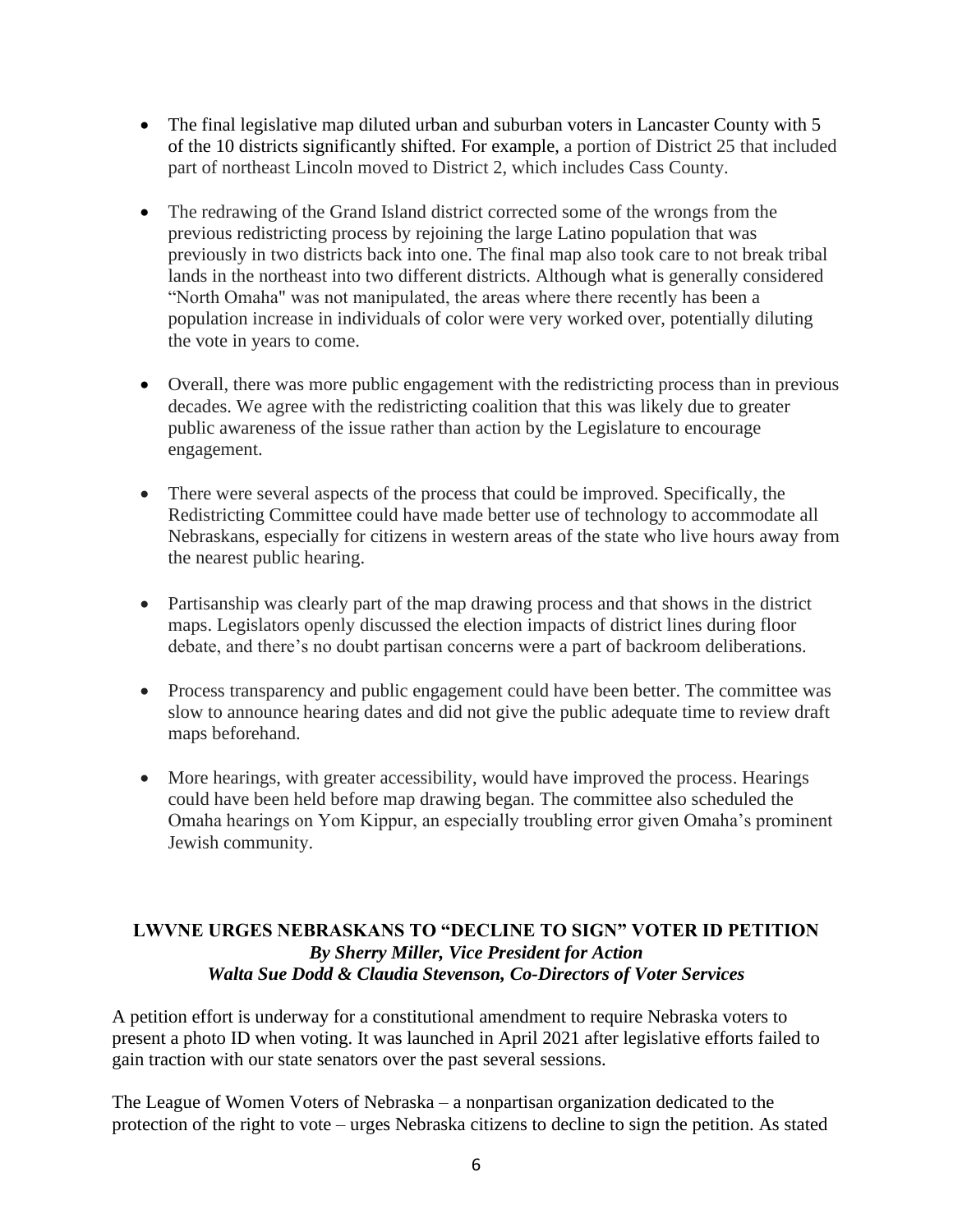in Article I-22 of our state constitution since 1875, "All elections shall be free; and there shall be no hindrance or impediment to the right of a qualified voter to exercise the elective franchise."

There are strong reasons to avoid any hindrance or impediment to the right to vote:

- **It's a solution in search of a problem**. Voter impersonation fraud in Nebraska is virtually non-existent. Former Secretary of State John Gale has testified that one such attempt occurred during his tenure from 2000 through 2018, and current Secretary of State Bob Evnen stated that the 2020 election was fraud free. Furthermore, voter impersonation fraud is a felony. How could anyone think an intentional concerted effort would go unnoticed?
- **A photo ID is required to register to vote**, which is why so many Nebraskans register at the same time as acquiring a driver's license. The safeguard already takes place.
- **The petition language is extremely vague**. If passed by the voters, it will be up to the Legislature to codify the new law. Voter photo ID bills have been introduced since 2016; all have failed to advance from the Government Committee for very good reasons. We ask, what would qualify as a photo  $ID - a$  student  $ID$ , a driver's license, a military  $ID$ , a passport? Would there have to be an address on the ID that exactly matches an address on the registration rolls? A driver's license fulfills this requirement if the driver has not moved, but the other types of IDs cited do not have addresses. Would a person voting by mail have to include a copy of the new voter ID?
- **It's estimated that providing state-issued IDs would cost our state government (i.e., Nebraskans) \$3 million the first year and \$1 million every year thereafter**. Past legislation included the cost of providing state-issued IDs with addresses to Nebraskans who do not have drivers licenses, (e.g., senior citizens or others who do not drive). We would all be on the hook for this unnecessary bureaucratic burden through our personal income and sales taxes.

For these reasons, we urge Nebraskans to DECLINE TO SIGN this voter restriction petition!

# **LWVNE TO PRESENT VIRTUAL WEBINARS ON MEDIA LITERACY, JOURNALISM PROFESSION IN NOVEMBER** *By Dianne Bystrom Defending Journalism and the First Amendment Action Team*

The League of Women Voters of Nebraska will present two virtual webinars related to media literacy, the journalism profession, and the importance of the First Amendment in November via Zoom.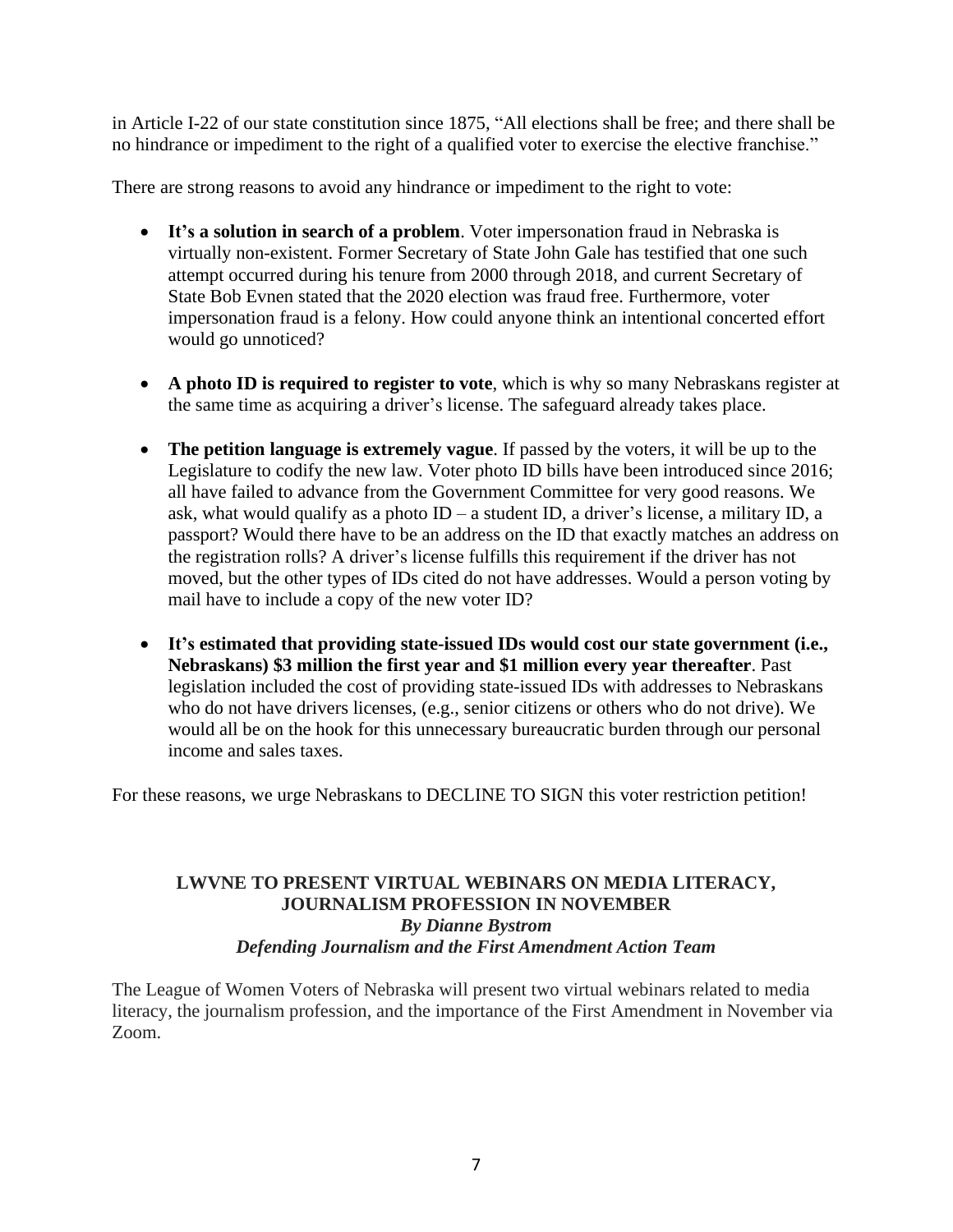

The first webinar, "Media Literacy in an Age of Disinformation," will be presented from noon to 1 p.m. on Thursday, Nov. 4. The webinar will focus on how to determine if news is credible, how to improve the relationship between the media and the public, and the

importance of the First Amendment. The second webinar, "On the Beat: Reflections from Journalists on Their Profession," will be presented from noon to 1 p.m. on Thursday, Nov. 11. It will feature journalists with ties to Nebraska working at national and state media outlets. They will talk about their careers and important issues in the profession.

Both webinars are free and open to the public, with efforts underway to reach high school and college students interested in learning more about these topics. Registration for the webinars is available at this [link.](https://zoom.us/meeting/register/tJIrceGvrzwjHd0SybM4d8Apoqmmp49bgMUm)

The media literacy webinar on Nov. 4 will feature Tobin Beck, an assistant professor of journalism and political science at Concordia University with more than 30 years of experience in journalism, including United Press International; Peggy Rupprecht, an associate professor of journalism and public relations in the Department of Computer Science, Design and Journalism at Creighton University, where she teaches classes on media and digital literacy; Ryan Teten, dean of the College of Arts and Sciences at the University of Nebraska-Kearney, who studies the impact of social media on information consumption; and Mason Walker, a research analyst focusing on journalism and media at the Pew Research Center.

The professional journalist webinar on Nov. 11 will feature Sharon Chen, an anchor for WOWT in Omaha with television broadcast experience in Scottsbluff and Lincoln, Colorado, Hawaii, and San Diego, CA; Dee Ann Divis, who reports for Al Jazeera on commercial space, NASA, robotics, and emerging technology sectors; Matthew Hansen, editor of the *Flatwater Free Press*, Nebraska's first independent nonprofit newsroom focused on investigative journalism and feature stories; and Tony Herrman, local government reporter at the *Hastings Tribune*, where he covers the Hastings City Council, Utility Board, and Planning Commission and the Adams County Board of Commissioners and Planning and Zoning Commission.

The webinars are being planned by the LWVNE's Defending Journalism and the First Amendment Action Team, which was created to respond to concerns about attacks on the media as well as misinformation/disinformation campaigns. Members of the action team are Sherry Miller, chair, of Lincoln; Ellen Beck, Seward; Dianne Bystrom, Plattsmouth; Aimée Folker, Omaha; Tony Herrman, Hastings; and Mary Ann Sturek, Omaha.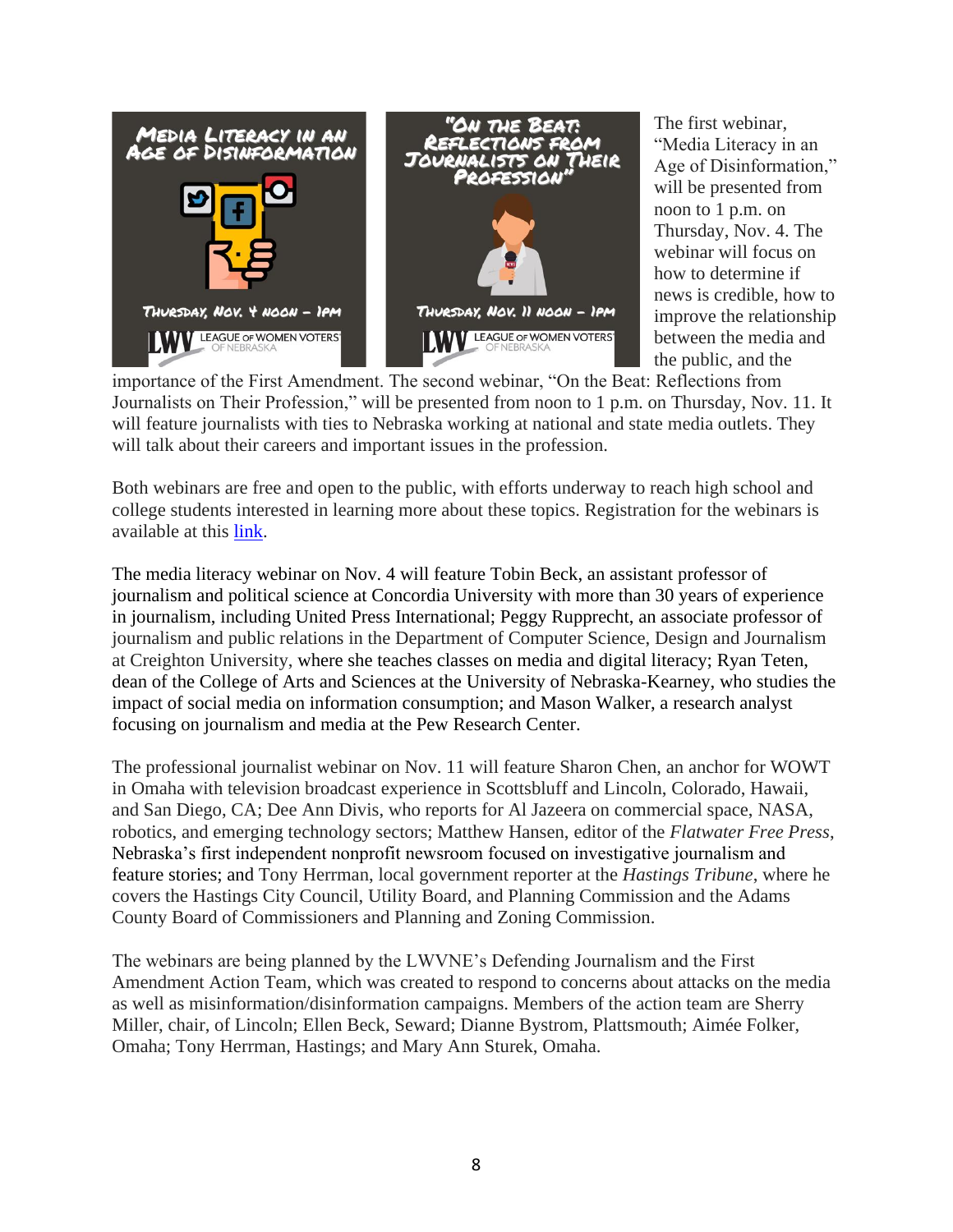#### **MEMBER SPOTLIGHT: INONGE KASAJI LEADS LINCOLN-LANCASTER LWV By Dianne Bystrom, Director of Communications**



Inonge Kasaji, an international student pursuing a master's degree at Doane University, joined the League of Women Voters of Lincoln-Lancaster County in March 2021. She now serves as its president.

"For some time now, I've been very interested in civic engagement and education and that's what drew me to the League," she said. "Our mission to create a more informed and active participation is something that I am passionate about. I believe that our future relies on a civically engaged community that is knowledgeable about the issues that affect us all and especially marginalized communities."

Kasaji immigrated to the United States (southern California) with her parents and younger sister in 2003 when she was 10-years-old. After graduating from high school in California, she attended Union College in Lincoln and decided to make Nebraska's state capital her home.

"During my time over the last decade in Lincoln, I have tried to be an active volunteer in my community," she said. "After volunteering with organizations like The Friendship Home, The People City Mission, and Nebraska Appleseed, my interest in advocacy increased, which led to grassroots activism and work as a campaign staffer first on Patsy Koch Johns' campaign for the state Board of Education, then four other races afterward."

Kasaji has been a member of the Lincoln YWCA and is an alum of Leadership Lincoln's Project A.L.L. Class of 2015. She has served on boards and committees for various organizations including Bridges to Hope, Lincoln Community Foundation, and the YWCA.

Her top priority as president of the LWV-LL is to "create a civically engaged Lincoln and Lancaster County, especially among younger voters including high school and college-age students. I think we're in a time where we have the opportunity to build engagement around issues within that population," Kasaji said. "I would also like to expand on the diversity and equity work that the League has been embracing and put a renewed focus on advocacy and education in minority communities."

Kasaji has a wide range of interests that include, but are not limited to, the criminal justice system, poverty/economic/justice issues, immigration, voting rights, and reliable access to education for all students. "I hope that my current degree in management and leadership will help me develop skills which will allow me to continue to be an advocate in my communities and other communities in need."

Outside of work, Kasaji enjoys "reading just about any book I can get my hands on as well as listening to far too many podcasts. Feel free to ask for a recommendation."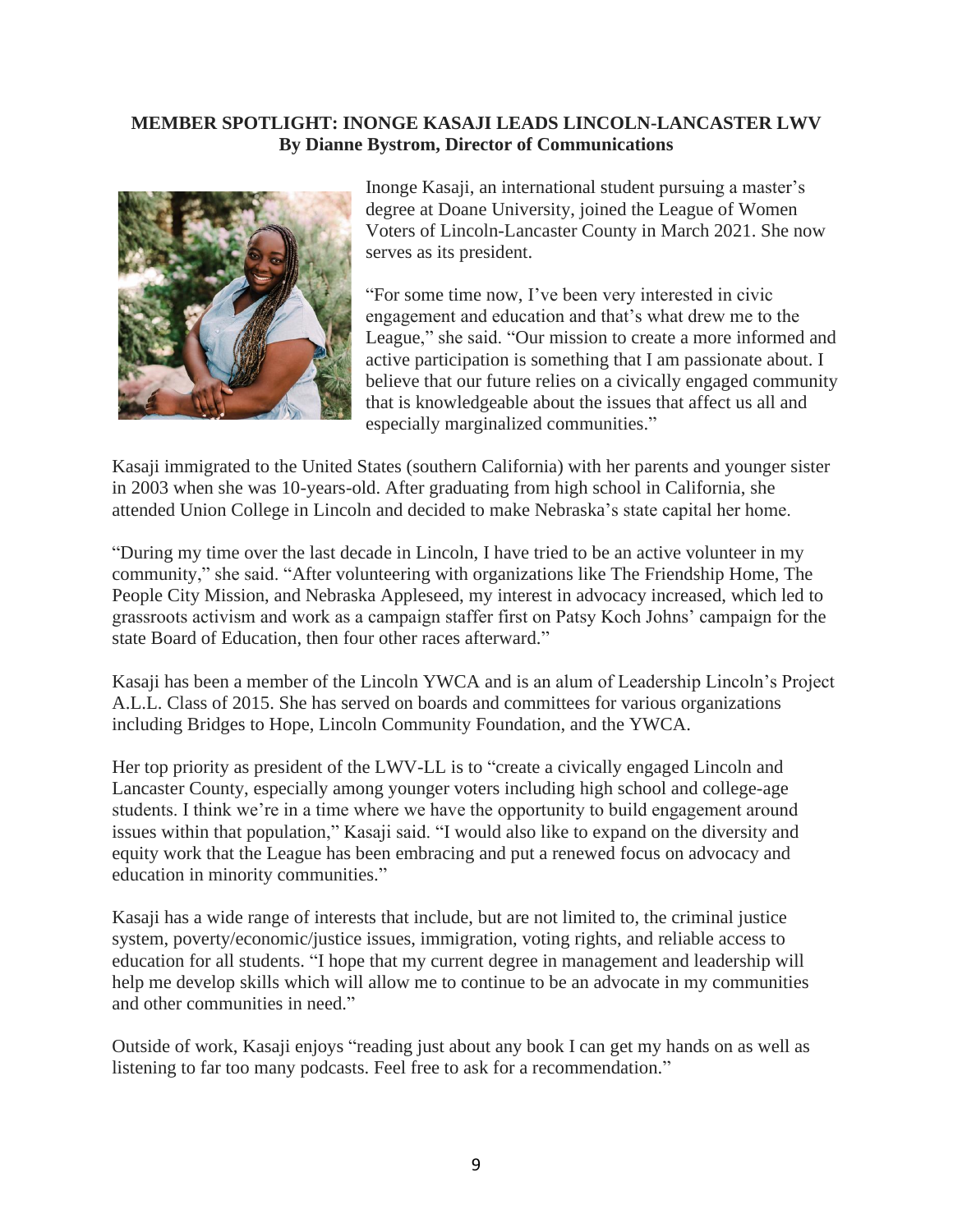### **LWVGO, LWVNE SPONSOR CANDLELIGHT VIGIL FOR VOTING RIGHTS** *By Cynde Glismann, LWVGO Co-President, & Joanna Lindberg, LWVGO/GOTV*



*Krystal Fox, immediate past co-president of the League of Women Voters of Greater Omaha, was among the speakers at the candlelight vigil held outside U.S. Senator Ben Sasse's Omaha office on September 17 in support of the Freedom to Vote Act.*

More than 40 people participated in a "Democracy Doesn't Sleep" Candlelight Vigil in support of the compromise voting rights bill – the Freedom to Vote Act – on September 17 in front of U.S. Senator Ben Sasse's Omaha office to show community support for voting rights.

The League of Women Voters of Greater Omaha and Nebraska were among the co-sponsors of the event. Other co-sponsors – which are all engaged in non-partisan voter registration and GOTV, "Get Out the Vote," programs – were Black Votes Matter, Civic Nebraska**,** Latino Center of the Midlands, Omaha Women's March, and You Go Girl.

A compromise bill before the U.S. Senate, the Freedom to Vote Act, "would protect our freedom to vote, get big money out of politics, ensure fair districts, and help create a democracy that works for all of us," said Krystal Fox, immediate past co-president of the LWVGO and one of the speakers at the event.

Other speakers at the vigil were MaryLee Moulton, co-president of the LWVNE; Juanita Johnson of the Omaha City Council; Preston Love Jr. of Black Votes Matter; Brad Christian-Sallis of Civic Nebraska; community advocate Alisha Shelton; and Brandi Bothe of the Omaha Women's March.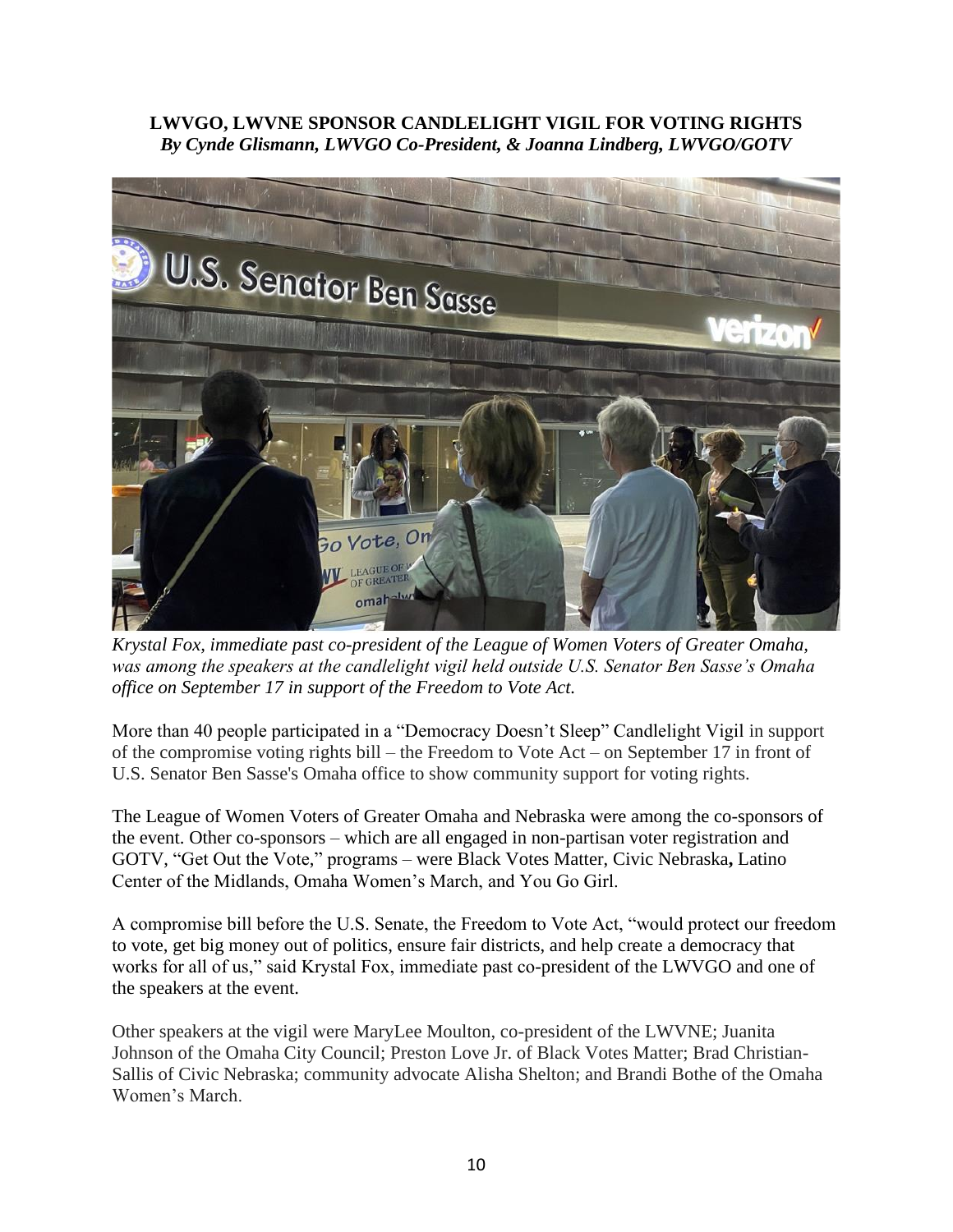The Freedom to Vote Act is a compromise developed and promoted by moderate conservative Democratic U.S. Senator Joe Manchin of West Virginia. To pass the U.S. Senate, the act will require 10 Republican Senators to support it. Vigil speakers and participants urged Senator Sasse to vote yes for the bill to ensure that all eligible citizens can vote without barriers and regardless of their zip code.

A letter describing the tenets of the Freedom to Vote Act was signed by the candlelight vigil participants and delivered to Senator Sasse on September 20. We encourage you to contact Senator Deb Fischer at (202) 224-6551 and Senator Ben Sasse at (202) 224-4224 to urge them to support the Freedom to Vote Act.



### **LWVGO CO-SPONSORS RALLY FOR REPRODUCTIVE RIGHTS** *By Dianne Bystrom, LWVNE Director of Communications*

*Among members of the League of Women Voters of Greater Omaha and Nebraska who participated in the Rally for Reproductive Rights at the Omaha City Hall on October 2 were (from left) Candide Villard, Joanna Lindberg, MaryLee Moulton, Cynde Glismann, Deborah Turner, Krystal Fox, and Terri Crawford.*

More than 600 rallies were held across the United States on October 2 to advocate for reproductive rights. Two of those rallies took place in Nebraska with hundreds participating in events in downtown Omaha and at the State Capitol in Lincoln.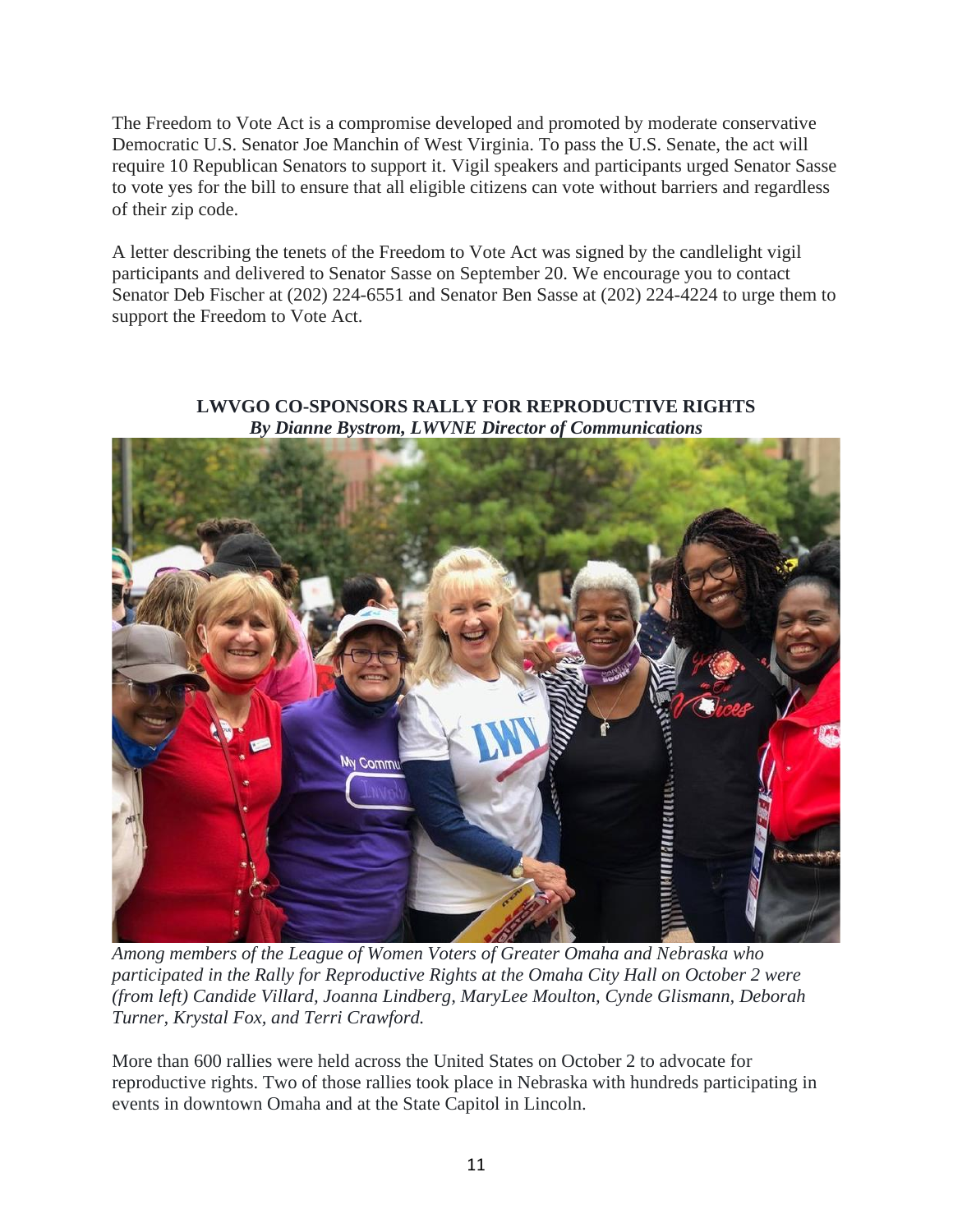The League of Women Voters of Greater Omaha was among the co-sponsors of the Rally for Reproductive Rights at the Omaha City Hall. "In its Impact on Issues, the League of Women Voters of the U.S. states its commitment to 'protect the constitutional right of privacy of the individual to make reproductive choices," said MaryLee Moulton, director of communications for LWVGO and co-president of the League of Women Voters of Nebraska.

"The League believes that every resident of the U.S. should have access to affordable, quality healthcare, including abortion," said Cynde Glismann, co-president of the LWVGO. "Lawmakers should consider the fact that the majority of Americans firmly agrees that reproductive freedom is the right of all women."

Other co-sponsors of the reproductive rights rally in Omaha were the Omaha Women's Day March, Planned Parenthood of North Central States, ACLU of Nebraska, I Be Black Girl, United State of Women, and the Women's Fund of Omaha.

According to event organizer Brandi Bothe, co-chair of the Omaha Women's Day March, the rallies were held in "response to attacks on reproductive rights in Texas and across the country. We are sending the U.S. Supreme Court and lawmakers a clear, unified message – we will fight any and all attacks on reproductive rights."

At the rally in Omaha, speakers included a young advocate, a healthcare provider, an educator, a policymaker, and others.

"The new Texas vigilante law goes against everything our nation stands for," said Dr. Deborah Turner, a former gynecology oncologist who spoke at the rally as the associate medical director of Planned Parenthood of North Central States. "I am caring for and helping women make decisions about their life that are not always easy, but are always right for them," she said. Turner is also a member of the LWVGO and LWVNE and president of the League of Women Voters of the United States

# **PROPOSED INTERIM STUDIES FROM 2021 LEGISLATIVE SESSION** *By Sherry Miller, Vice President for Action*

During the course of a legislative session in the Unicameral, senators often propose studies of issues to be taken up during the interim, the period between sine die and the beginning of the next session.

I have been tracking the following resolutions and sharing their hearing schedules with the appropriate LWVNE board directors. I encourage any League member to also watch hearings via live streaming or Channel 17 of Nebraska Public Media. You may also be able to find written records of hearings already held on the Nebraska Legislature's [website,](https://nebraskalegislature.gov/) using the bill search function. Be sure to choose LR from the drop-down box at the top right of the page and then type in the number of the legislative resolution. I'd be happy to assist anyone with navigating bills/resolutions if you contact me at (402) 488-2568.

Here's an update, alphabetically by committee: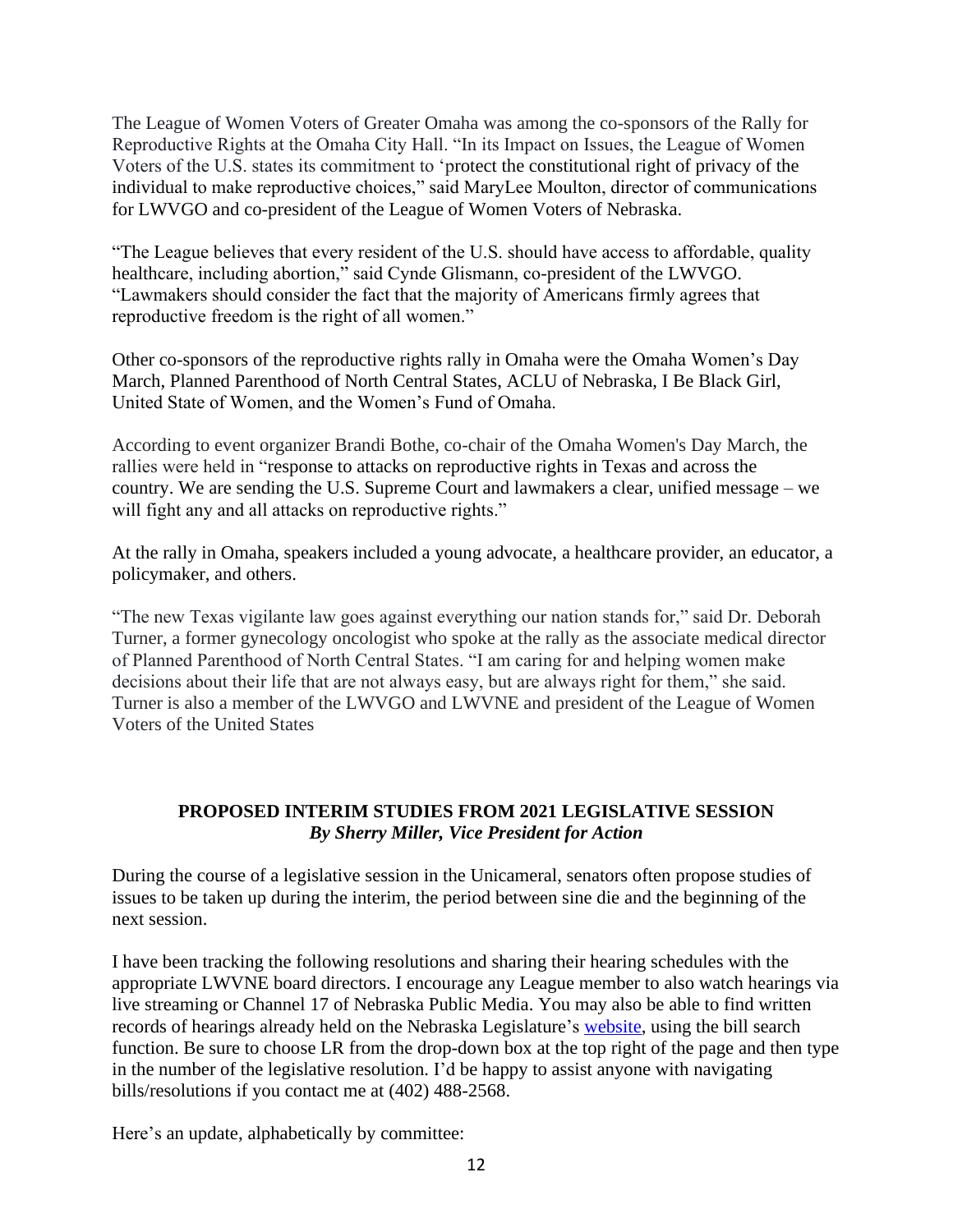LR 210 introduced by McKinney to examine poverty and incarceration and appropriations to reduce both. HEARD October 6 by the APPROPRIATIONS Committee.

LR 213 introduced by Day to examine mental and behavioral health needs of students and the role of school psychologists. HEARD October 5 by the EDUCATION Committee.

LR 141, introduced by DeBoer to create a select interim committee of Legislature Services known as the School Finance Study Committee. To be heard by the EXECUTIVE BOARD.

LR 171 introduced by McKinney to examine the rights, roles, and responsibilities of election officials and relevant court and corrections personnel in carrying out the state law regarding voting rights for former felons. To be heard by the GOVERNMENT Committee.

LR 143 introduced by Stinner to examine mental and behavioral health needs of Nebraskans, assess shortage of providers, and determine what is needed to ensure adequate services. HEARD September 15 by the HEALTH AND HUMAN SERVICES Committee.

LR 203 introduced by Flood to examine Medicaid expansion and behavioral health. To be heard by the HEALTH AND HUMAN SERVICES Committee.

LR 129 introduced by Wishart to review staffing at the Department of Corrections. HEARD October 13 by the JUDICIARY Committee.

LR 156 introduced by Pansing Brooks to examine mental health and addiction issues within the Nebraska criminal justice system. To be heard by the JUDICIARY Committee.

LR 194 introduced by DeBoer to examine methods of ending domestic and sexual violence in Nebraska. To be heard by the JUDICIARY Committee.

LR 23 introduced by Erdman to examine the progress of the Natural Resource Districts in fulfilling their originally intended purpose. To be heard by the NATURAL RESOURCES Committee.

LR 152 introduced by Bostelman to evaluate the need for laws to allow the Department of Energy and Environment to respond to emergency situations regarding pesticide-treated seed or grain. To be heard by the NATURAL RESOURCES Committee.

LR 188 introduced by John Cavanaugh to examine issues regarding adopting reward-based conservation programs. To be heard by the NATURAL RESOURCES Committee.

LR 193 introduced by DeBoer to examine broadband mapping and speed testing. To be heard by the TRANSPORTATION Committee.

LR 69 introduced by Wayne seeking reports and public input regarding housing density and missing middle housing. HEARD August 13 by the URBAN AFFAIRS Committee.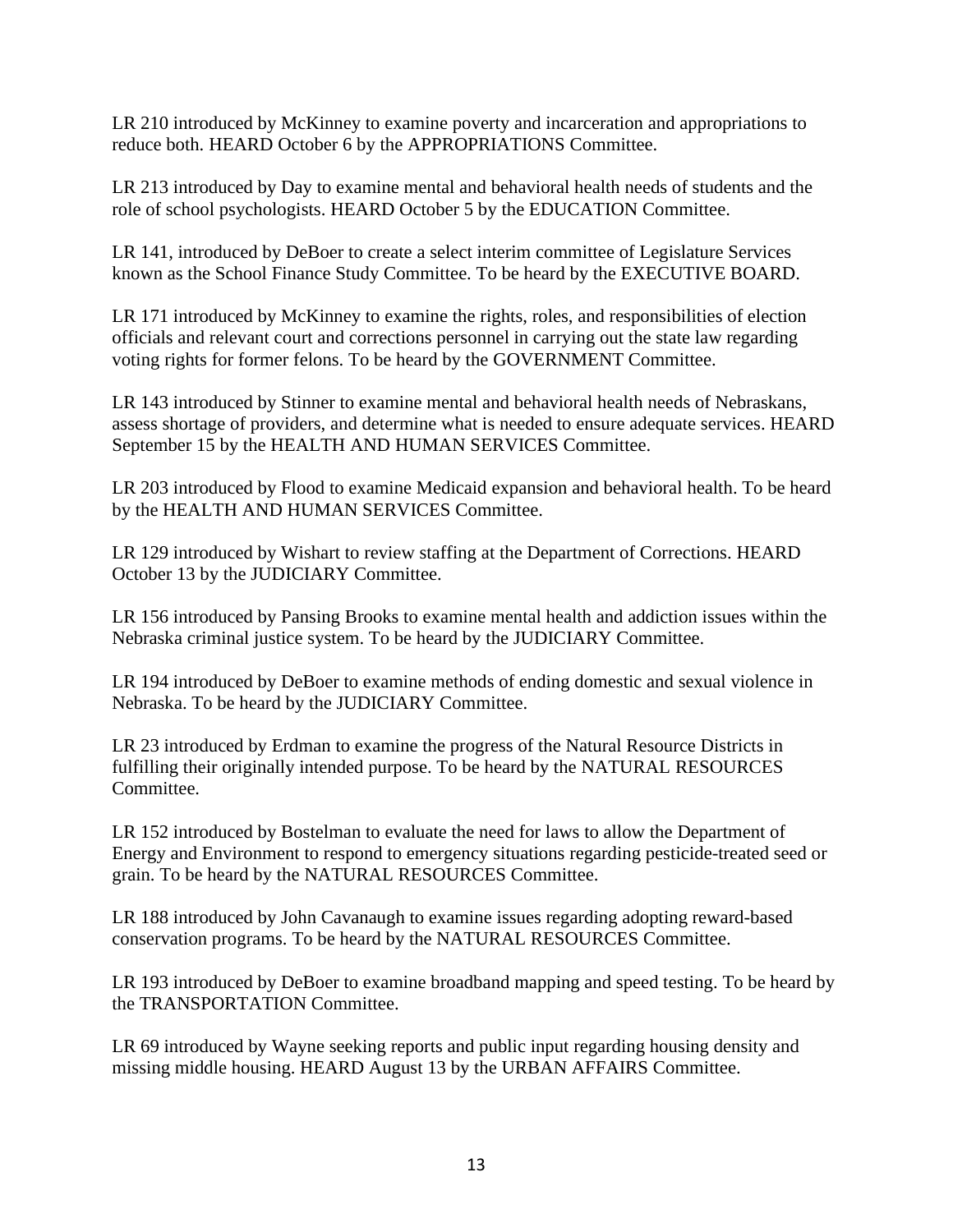LR 124 and LR 126 introduced by Wayne to examine issues regarding designation of blighted areas and extremely blighted areas under Community Development Law. HEARD August 13 by the URBAN AFFAIRS Committee.

LR 131 introduced by Matt Hansen to examine the lack of affordable housing. HEARD August 13 by the URBAN AFFAIRS Committee.

# **NATURAL RESOURCES AND ENERGY REPORT** *By Janelle Stevenson & Megan Lyons, Co-Directors*

On October 15, the Nebraska Power Review Board – appointed by the governor – met to consider exercising more authority over Nebraska public power districts, creating a firestorm of confusion and concern among utility companies and environmental groups. However, at the meeting, the board backed off its controversial proposal to seek veto power over agreements between utilities and private projects – mostly wind and solar farms – that provide electricity. We thank all those who sent in letters, including the Omaha Public Power District, Lincoln Electric System, Nebraska Public Power District, the Sierra Club, and others.

The LWVNE Natural Resources and Energy Committee plans to send a draft of the Soil Health Study to local Leagues for input. We were eager to take this step soon, but we are digging deeper and have a wealth of revisions at the moment on regenerative agriculture, carbon sequestration, and carbon credits.

In September, a panel discussion on "Cannabis in Nebraska: Medicine, Agriculture, and the Law'' was hosted by Nebraska Public Media, NOVA, and the Corporation for Public Broadcasting. One week prior to the documentary, Sarah Holt, Yasmin Hurd, Andrea Holmes, and Kelly Dineen discussed neurobiological, industrial production, healthcare, and drug policy in "The Cannabis Question."

Holmes is a professor at Doane University studying yeast and mold colonies in cannabis plants. She is a leader in the professional cannabis certification program available through Doane and in high international demand. A major conclusion was how the endocannabinoid system is a powerful regulatory system in the body and brain, and that cannabis can affect how it works. An excerpt from the film describes how every 58 seconds there is a cannabis-related arrest.

While there are both known and unknown factors about cannabinoid receptors, there is much to learn about how cannabis could cure us or hurt us. The rise of the cannabis industry is being felt in Nebraska currently with hemp crops. And following the 2020 ballot initiative challenged by procedure, there will be another ballot initiative in 2022. Nebraska is among the last three states with no laws allowing access to recreational or medicinal marijuana.

It is still urgent for us to keep an eye on the environmental crisis in Mead, NE. Nebraska Public Media covered the situation in an article and documentary, "The Smell of Money: Mead Nebraska's Fight for Its Future." The story is available to listen to and the transcript can be read on the NPM [website.](https://nebraskapublicmedia.org/) Records related to the AltEn plant can be viewed through the Nebraska.gov [website](https://www.nebraska.gov/) by searching for Facility ID 84069.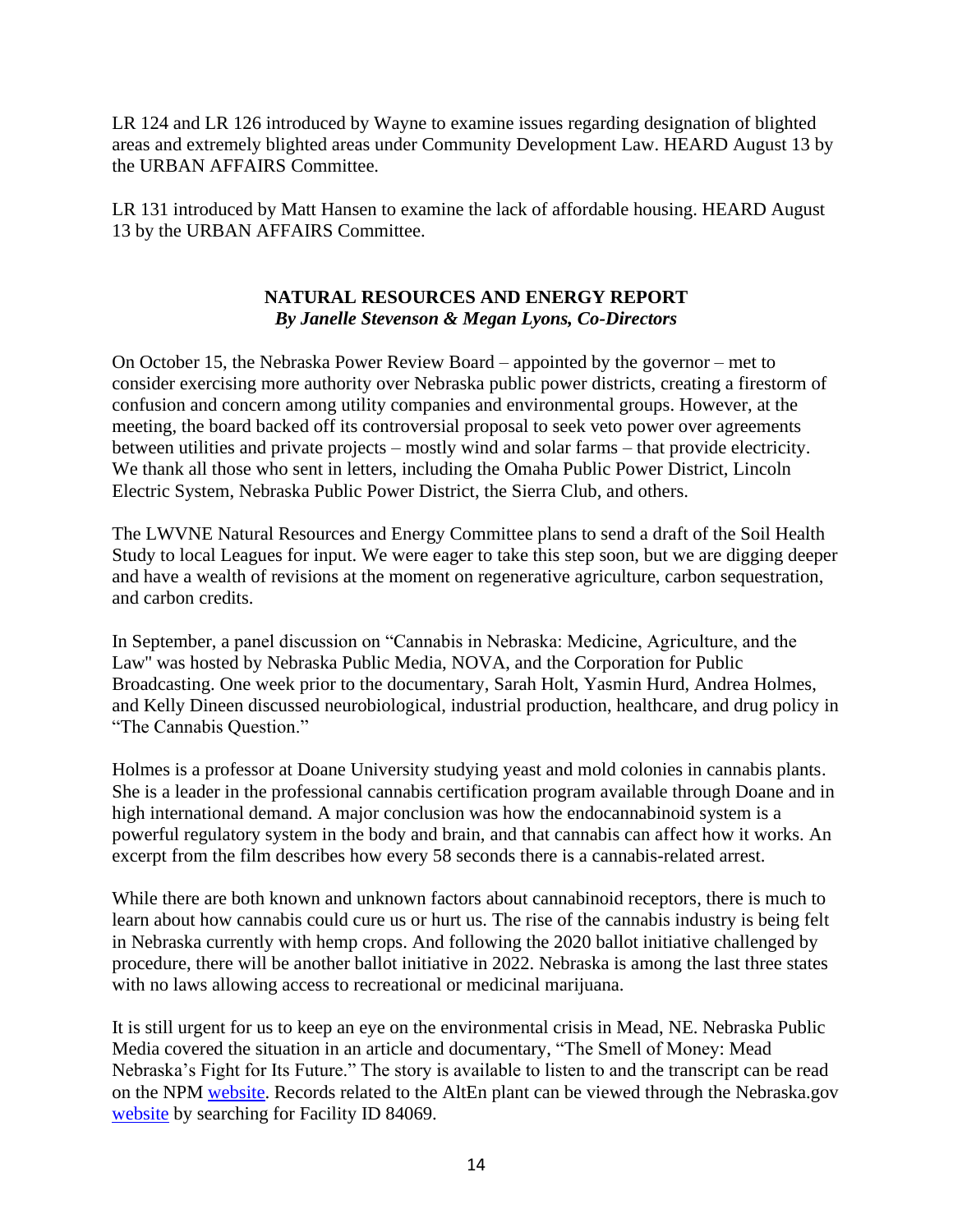In regard to the anti-30x30 Resolution, LWVNE signed on to a letter to the Natural Resources District Board members in August. Along with GC Resolve, Nebraska Communities United, and Nebraska Interfaith Power and Light, we stepped up for federal support coming to the local level for soil health initiatives, conservation, and water quality. We asked the board to thoroughly understand the resolution before taking any action.

Through Nebraska Interfaith Power and Light, the Green Team Summit 2021 was available to attend online in September. The Faith in Place organization of Chicago hosted sessions on ecowomanism, ecospirituality, racial healing resources, and healing with food. One outstanding quote was: "Before the policy work, we have to do the people work." The summit concluded with options for healing practices in breakout rooms – a children's story, a journal healing practice, and yoga. Please look out for and let us know about any online resources you may come across for online training or conferences accessible during the pandemic.

## **COMMUNICATIONS ACTION TEAM REPORT** *By Dianne Bystrom, Director of Communications*

The Communications Action Team met via Zoom on October 1, 2021. Attending the meeting were Dianne Bystrom, chair; Katie Wadas-Thalken, vice chair; Rebecca Gonzales and MaryLee Moulton. We discussed the following LWVNE communications efforts and filed a report for the October 9 board meeting of the League of Women Voters of Nebraska.

- **LWVNE Website** MaryLee will train Dianne and Candide Villard, LWVNE administrator, to help with posting content. Dianne will continue to proof content. The Communications Action Team recommended spending \$300 to expand the website hosting capacity, provided by Siteground, from 20 GB to 40 GB as we were at 80% capacity. As the expense was within our approved budget for 2021-22, the website upgrade was reported at the October 9 LWVNE board meeting and made on October 12.
- **Social Media** As of October 15, 2021, the LWVNE has 766 followers on Facebook, 947 followers on Twitter, and 280 followers on Instagram. The action team thanks Rachel Gibson and MaryLee for live tweeting during Redistricting Committee meetings, public hearings, and the special legislative session – which resulted in many likes, comments, retweets, and new followers on Twitter.
- **MailChimp** Nine emails were sent via MailChimp to 434 subscribers from April 28 through September 13, 2021, on "People-Powered Day of Action," (43.1% opens); "Action Alert on AltEn – Call for Investigation," (44.9% opens); "LWVNE Publishes Summer 2021 Nebraska Voter," (41.2% opens); "Juneteenth Program is June 19!" (45.1% opens); "June 28 Zoom Meeting Focuses on Voting Rights," (55.4% opens); "Decline to Sign Voter Restriction Petition," (54.1% opens); "Help the LWVNE Advocate for Equality Act on Sept. 8," (52.6% opens); "Help LWVNE Advocate for Fair Maps in Redistricting Process," (51% opens); and "Week of September 13, 2021," (46.1% opens). LWVNE officers, directors, and members are encouraged to suggest topics to [communications@lwvnebraska.org.](mailto:communications@lwvnebraska.org)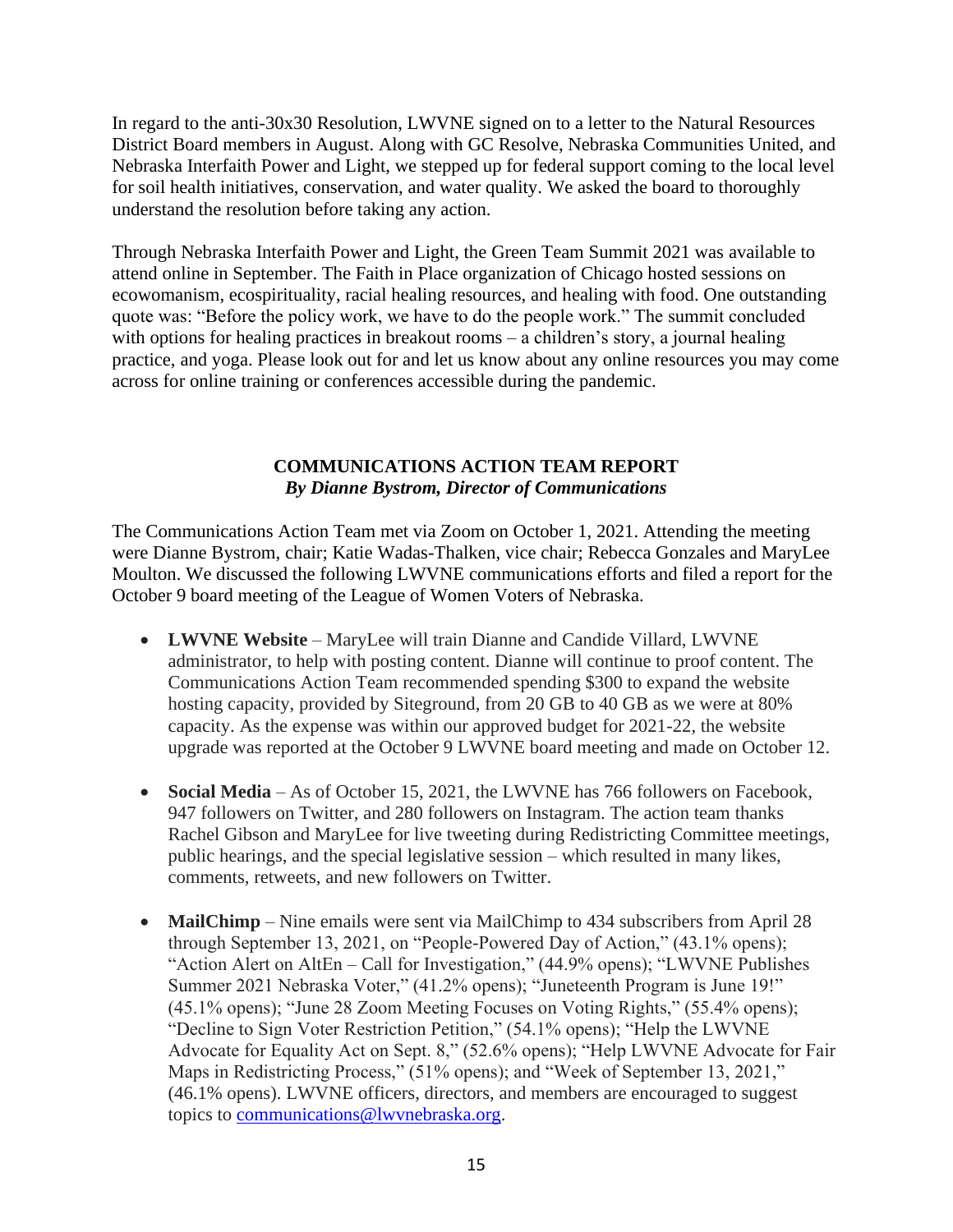• **Media Outreach** – News releases were sent on the Redistricting Day of Action to Omaha and Lincoln print and broadcast media and on the Candlelight Vigil on Voting Rights to Omaha print and broadcast media. The Redistricting Day of Action on September 18 was covered by WOWT (NBC/Channel 6) and KPTM (Fox 42) of Omaha, featuring interviews with Carol Dennison of the Fair Maps Action Team, and KLKN (ABC/Channel 8) of Lincoln, including interviews with MaryLee Moulton and Rachel Gibson.

Letters to the editor were sent on redistricting (published by the *Omaha World Herald* as a Midlands Voices column by MaryLee Moulton and Toni Monette on September 14); candlelight vigil (published by the *Omaha World Herald* as a Public Pulse letter by Cynde Glissman and Joanna Lindberg on September 23); voter ID petition drive by Sherry Miller on September 20 to college newspapers (not yet published); and voter ID petition drive by Walta Sue Dodd and Claudia Stevenson to daily and weekly newspapers on October 14 (not yet published).

WOWT (NBC/Channel 6) in Omaha ran a story on "League of Women Voters Works to Keep Voters Informed" featuring MaryLee Moulton and Linda Duckworth. You can watch from this [link.](https://www.wowt.com/2021/09/25/league-women-voters-works-keep-nebraskans-informed/)

- **Fall 2021 Nebraska Voter** An email soliciting articles was sent on October 8 with an October 15 deadline. The Nebraska Voter is published on the LWVNE website with a link and summary of content sent via MailChimp to all members.
- **Interested in joining the Communications Action Team?** We are seeking a few new members, particularly representing local Leagues in Hastings, Lincoln-Lancaster County, and Seward County. If you are interested, email [communications@lwvnebraska.org.](mailto:communications@lwvnebraska.org)

## **SEWARD COUNTY LWV REPORT** *By Emily Hemphill, President*

The Seward League has been busy!

September 22 – We hosted a booth at our local farmers market leading up to National Voter Registration Day. We passed out information about voting rights, voting rights for ex-felons, how to register, why voting is important, what to expect at the polls on Election Day, and how to get involved in the League. We also included information on redistricting provided by the state League.

September 14 – In conjunction with Seward Memorial Library, we hosted guest speakers from the Seward County Chamber and Development Partnership. Jonathan Jank, president and CEO, and Zane Francescato, development and government affairs director, presented on downtown revitalization efforts across the county. They spoke about the state of housing and what has been done with several rounds of Community Development Block Grant funds received by the City of Seward. They highlighted the dozens of new businesses and improvements across the county